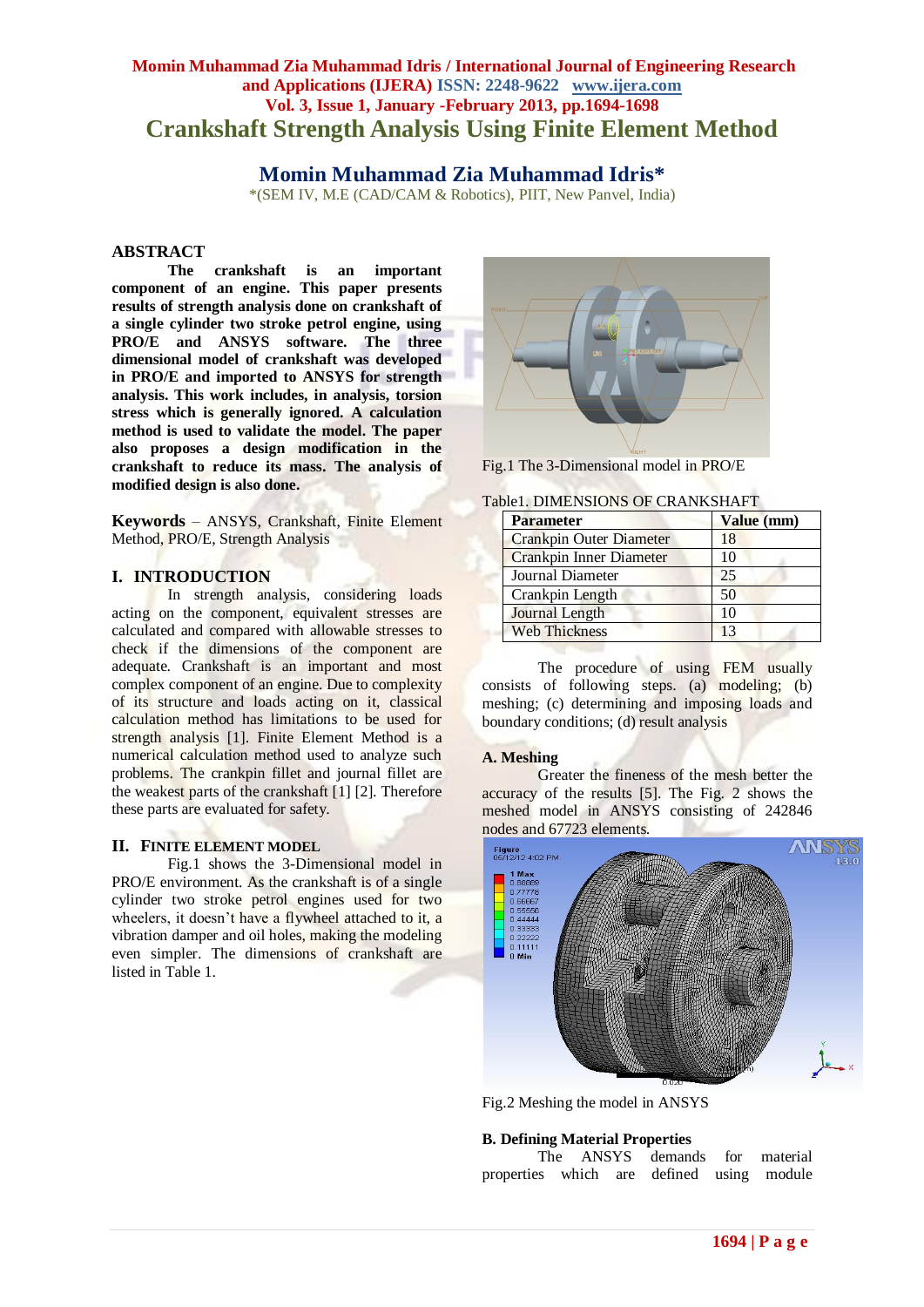ENGINERING DATA. The material used for crankshaft is 40Cr4Mo2.The material properties are listed in Table 2.

| Density          | 7800 kg m <sup><math>\sim</math>-3</sup> |
|------------------|------------------------------------------|
| Young's Modulus  | $2.05e+011$                              |
| Poisson's Ratio  | 0.3                                      |
| Tensile Strength | $7.7e+008$                               |

## **C. Loads and Boundary Conditions**

Boundary conditions play an important role in FEM. Therefore they must be carefully defined to resemble actual working condition of the component being analyzed. The crankshaft is subjected to three loads namely Gas Force F, Bending Moment M and Torque T. The boundary conditions for these loads are as follows [3].

## **1. Gas Force F**

Gas Force F is calculated using maximum cylinder pressure, 50 bar for petrol engines [4], and bore diameter of engine cylinder. This load is assumed to be acting at the centre of crankpin. Displacements in all three directions  $(x, y, z)$  are fully restrained at side face of both journals as shown in Fig.3. From this loading case, maximum compressive stress in the journal fillet is obtained.



Fig.3 Gas Force applied at the centre of crankpin

#### **2. Bending Moment M**

For strength analysis crankshaft is assumed to be a simply supported beam with a point load acting at the centre of crankpin. The maximum Bending Moment M is calculated accordingly. One journal of the crankshaft is kept free (six degree of freedom) and Bending Moment M is applied to this journal as shown in Fig.4. The degrees of freedom at the other journal are fully restrained. From this loading case maximum bending stresses in the crankpin fillet and journal fillet are obtained.



Fig.4 Bending Moment applied at one of the journals

## **3. Torque T**

Maximum Torque T is obtained from manufacturer's engine specifications. One journal of the crankshaft is kept free (six degree of freedom) and Torque T is applied to this journal. The degrees of freedom at the other journal are fully restrained as shown in Fig.5. From this loading case maximum torsion stress in crankpin fillet and journal fillet are obtained.



Fig.5 Torque applied at one of the journals

#### **D. Calculation of Equivalent Stress**

As the boundary condition in each load case is different, it is impossible to combine them in ANSYS to find equivalent stress. Therefore, stress values obtained from various load cases are used in formulae given in [3] to obtain equivalent stress in crankpin fillet and journal fillet. As the load on the crankshaft is fluctuating, the equivalent stress is to be compared with fatigue strength of crankshaft material. This is done by calculating fatigue strength  $\sigma$ DW and acceptability factor O as given in [3]. Fatigue Strength: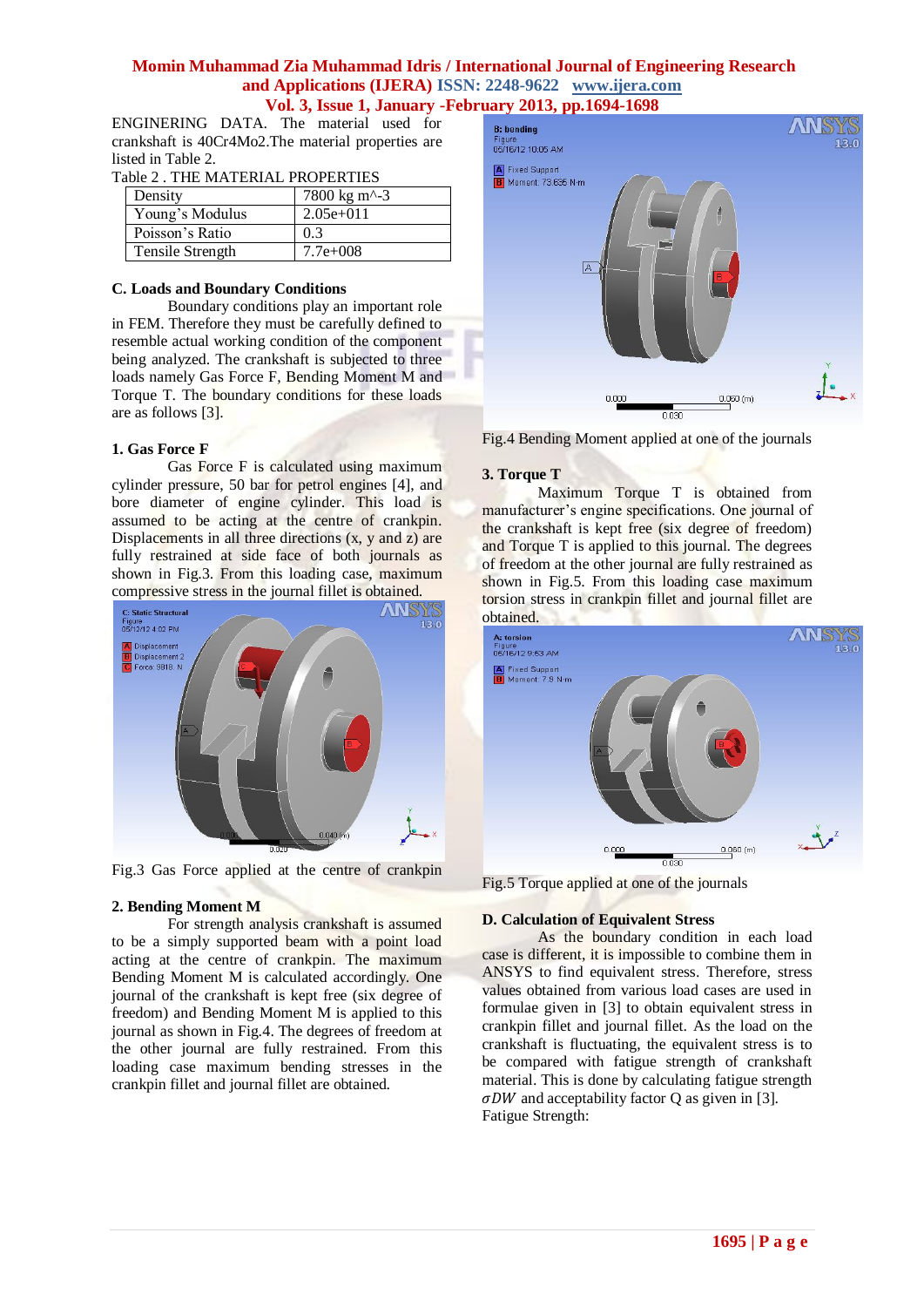$\sigma D W = \pm K. (0.42. \sigma B + 39.3)[0.264]$  $+1.073 \cdot D^{-0.2} + \frac{785 - \sigma B}{4000}$ 4900

$$
+\frac{196}{\sigma B} \sqrt{\frac{1}{RH}}
$$

Where

 $\sigma B[N/mm^2]$ minimum tensile strength of crankshaft material

K [-] factor for different types of crankshafts without surface treatment. Values greater than 1 are only applicable to fatigue strength in fillet area.

 $= 1.05$  for continuous grain flow forged or dropforged crankshafts

 $= 1.0$  for free form forged crankshafts (without continuous grain flow)

*RH* [mm]fillet radius of crankpin or journal

 $\sigma D W = \pm 468.24 N/mm^2$  related to crankpin fillet

 $\sigma D W = \pm 413.3 \ N/mm^2$  related to journal fillet

Acceptability Factor:

 $Q=\frac{\sigma DW}{\sqrt{2\pi}}$  $\sigma v$ (1)

Adequate dimensioning of the crankshaft is ensured if the smallest of all acceptability factors satisfies the criteria [3]:

 $Q \ge 1.15$ 

## **1. Equivalent Stress**  $\sigma v$  **and Acceptability Factor Q in Crankpin Fillet**

The maximum bending stress and torsion stress in crankpin fillet were obtained from equivalent stress diagrams for the load cases Bending Moment and Torque respectively. (Fig.6 and Fig.7)



Fig.6 Maximum bending stress in crankpin fillet



Fig.7 Maximum torsion stress in crankpin fillet The Equivalent Stress in crankpin fillet is calculated as:

$$
\sigma v = \pm \sqrt{\sigma B H^2 + 3 \times \tau H^2} \tag{2}
$$

$$
= \pm \sqrt{287.5^2 + 3 \times 20.34^2}
$$

 $\sigma v = +289.65 N/mm^2$ 

The Acceptability Factor is calculated using (1)  $Q = 1.616$ 

## **2. Equivalent Stress**  $\sigma v$  **and Acceptability Factor Q in Journal Fillet**

The maximum bending stress, torsion stress and maximum compressive stress in journal fillet were obtained from equivalent stress diagrams for the load case Bending Moment, Torque and Gas Force respectively. (Fig.8, Fig.9 and Fig.10)



Fig.9 Maximum bending stress in journal fillet The Equivalent Stress in journal fillet is calculated as:

$$
\sigma v = \pm \sqrt{\sigma B G^2 + 3 \times \tau G^2}
$$
\n
$$
= \pm \sqrt{266.46^2 + 3 \times 9.042^2}
$$
\n(3)

 $\sigma v = \pm 267.01 \ N/mm^2$ 

The Acceptability Factor is calculated using (1)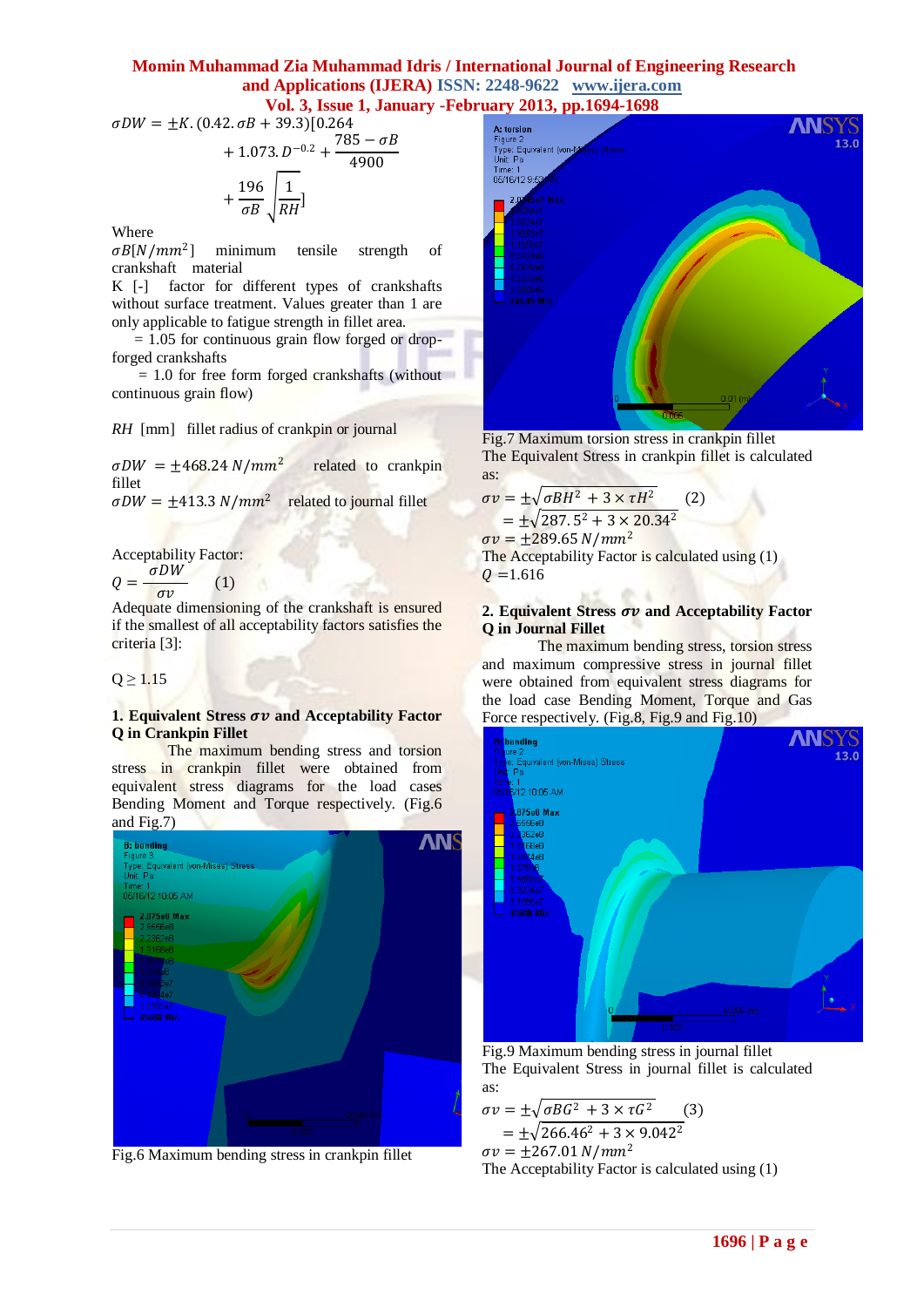$Q = 1.547$ 





Fig.10 Maximum compressive stress in journal fillet

## **III. MODEL VALIDATION**

Alternatively, a classical calculation method given in [3] was used to validate the model. The equivalent stress and acceptability factor were calculated and compared with values obtained from Finite Element Method described earlier.

1. Equivalent Stress  $\sigma v$  and Acceptability Factor Q in Crankpin Fillet

The Equivalent Stress in crankpin fillet is calculated as:

 $\sigma v = \pm \sqrt{\sigma B H^2 + 3 \times \tau H^2}$  (4)  $= \pm \sqrt{301^2 + 3 \times 14.83^2}$  $\sigma v = +468.24 \text{ N/mm}^2$ 

The Acceptability Factor is calculated using (1)  $Q = 1.55$ 

2. Equivalent Stress  $\sigma v$  and Acceptability Factor Q in Journal Fillet

The Equivalent Stress in journal fillet is calculated as:

 $\sigma v = \pm \sqrt{\sigma B G^2 + 3 \times \tau G^2}$  (5)  $=\pm\sqrt{270.74^2+3\times5.018^2}$  $\sigma v = \pm 270.88 \ N/mm^2$ The Acceptability Factor is calculated using (1)  $Q = 1.525$ 

#### **IV. RESULT ANALYSIS**

The stress concentration is high in crankpin fillet and journal fillet. The values of equivalent stress and acceptability factor obtained from FEM and classical calculation method were almost equal for both crankpin fillet as well as journal fillet. Therefore it is concluded that it is safe to consider stress values obtained from FEM for strength analysis. The results obtained from both the methods are listed in Table 3.

#### Table 3. RESULT ANALYSIS

| Area              | <b>Parameter</b>                  | $\mathbf{B}\mathbf{y}$<br><b>FEM</b> | <b>By Calculation</b> |
|-------------------|-----------------------------------|--------------------------------------|-----------------------|
| Crankpin          | Equivalent<br>Stress $\sigma v$   | 289.65<br>$N/mm^2$                   | 302.09<br>$N/mm^2$    |
| Fillet            | Acceptability<br>Factor Q         | 1.616                                | 1.55                  |
| Journal<br>Fillet | Equivalent<br>Stress $\sigma \nu$ | 267.01<br>$N/mm^2$                   | 270.88<br>$N/mm^2$    |
|                   | Acceptability<br>Factor O         | 1.547                                | 1.525                 |

The large difference between the specified value of Acceptability Factor,  $Q \ge 1.15$ , and its calculated value proved that crankshaft is over dimensioned. Therefore a scope for the improvement in the design was investigated. Web thickness was reduced from 13 mm to 9 mm. Then modified design of crankshaft was again analyzed using FEM. The results of this analysis are listed in Table 4.

Table 4.THE EQUIVALENT STRESS AND ACCEPTIBILITY FACTOR IN MODIFIED CRANKSHAFT

| Area              | <b>Parameter</b>             | <b>Value</b>              |
|-------------------|------------------------------|---------------------------|
| Crankpin          | Equivalent Stress $\sigma v$ | 392.42 N/mm <sup>2</sup>  |
| Fillet            | Acceptability<br>Factor      | 1.193                     |
| Journal<br>Fillet | Equivalent Stress $\sigma v$ | 314.036 N/mm <sup>2</sup> |
|                   | Acceptability<br>Factor      | 1.316                     |